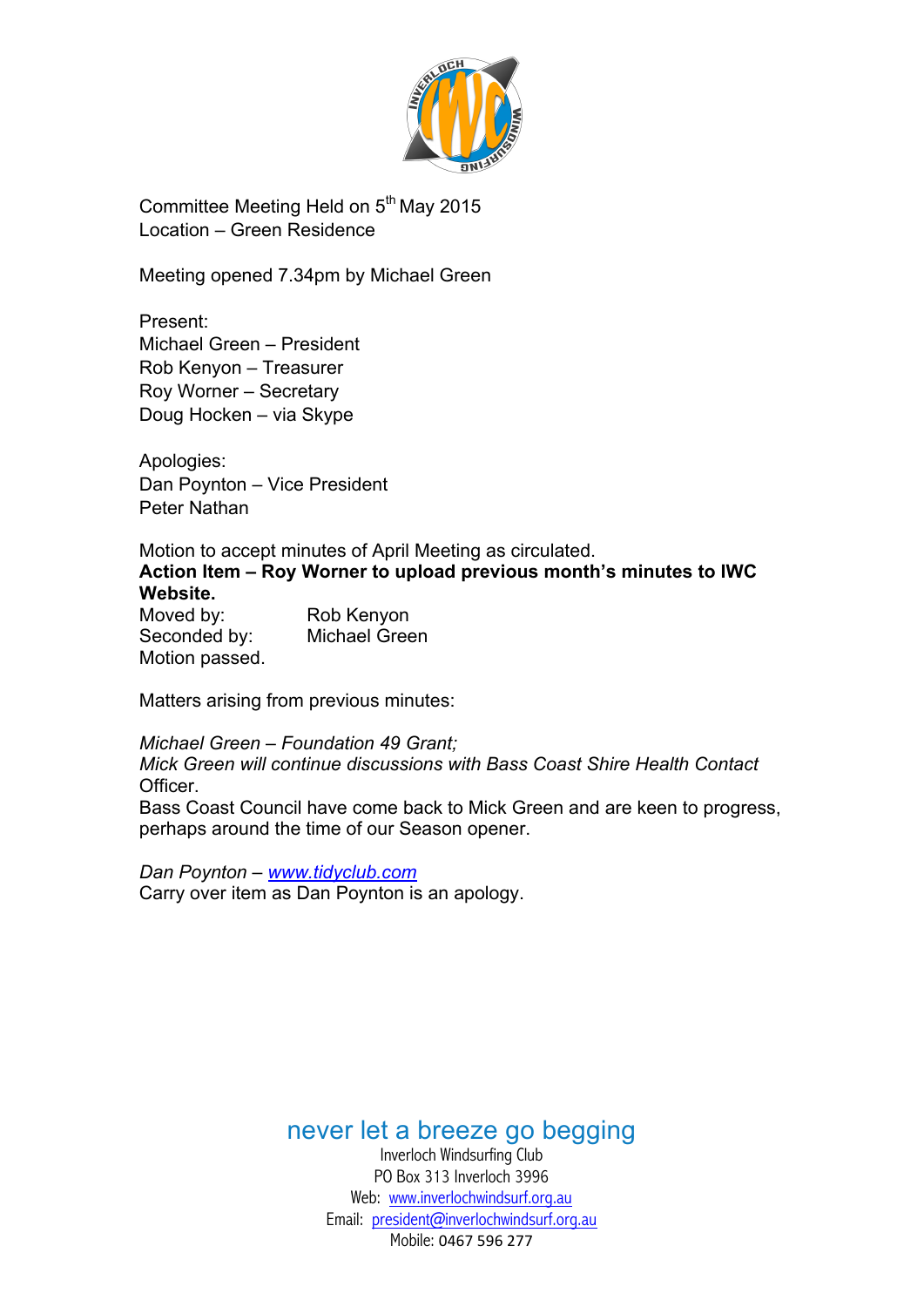

### Correspondence:

#### Correspondence in:

| 14/4/15 Gavin Wall (YV)             | Mick Green           | Response to WoW Event - Uploaded to YA Website                       |  |  |
|-------------------------------------|----------------------|----------------------------------------------------------------------|--|--|
| 15/4/15 Julien Palmer (YA)          | Mick Green           | Training Opportunity - myClub                                        |  |  |
| 16/4/15 Lesley Fasala (YV)          | <b>IWC</b>           | Request for Nominations - YV Awards                                  |  |  |
| 23/4/15 Sam Watson (YV)             | Mick Green           | Response to WoW Request for Further Assistance                       |  |  |
| 23/4/15 Julien Palmer (YA)          | Peter Nathan         | Request for myClub User Survey                                       |  |  |
| 27/4/15 East Gippsland<br>Marketing | Mick Green           | Club Invite to Australian Adventure Festival (Bairnsdale<br>May 8th) |  |  |
| 27/4/15 GippSport                   | <b>IWC Committee</b> | <b>April Newsletter</b>                                              |  |  |
| 27/4/15 Lesley Fasala (YV)          | <b>IWC</b>           | Request for Nominations - YV Awards - Extended<br>Nomination Period  |  |  |
| 30/4/15 VicHealth                   | Dan Poynton          | VicHealth Grant - Approval                                           |  |  |

#### Correspondence out:

| 10/4/15 Doug Hocken | <b>Guy Cribb</b>   | Catchup / Allride Damage                                                   |
|---------------------|--------------------|----------------------------------------------------------------------------|
| 15/4/15 Mick Green  | <b>IWC Members</b> | The Lucky Gust - Edition 12 April 2015                                     |
| 21/4/15 Mick Green  | Sam Watson (YV)    | WoW - Request for Further Assistance with Key<br>Speakers / Regular Events |
| 5/5/15 Doug Hocken  | Wayne Patrick      | Guy Cribb Course 2016                                                      |

Media: Discover Sailing Website featured Press Release for Women on Windsurfers Event.

\*\* We need to consider a Media event / coverage for the recently approved VicHealth Grant.

Motion to accept Correspondence & Media as tabled. Moved by: Doug Hocken Seconded by: Rob Kenyon Motion passed.

never let a breeze go begging

Inverloch Windsurfing Club PO Box 313 Inverloch 3996 Web: www.inverlochwindsurf.org.au Email: president@inverlochwindsurf.org.au Mobile: 0467 596 277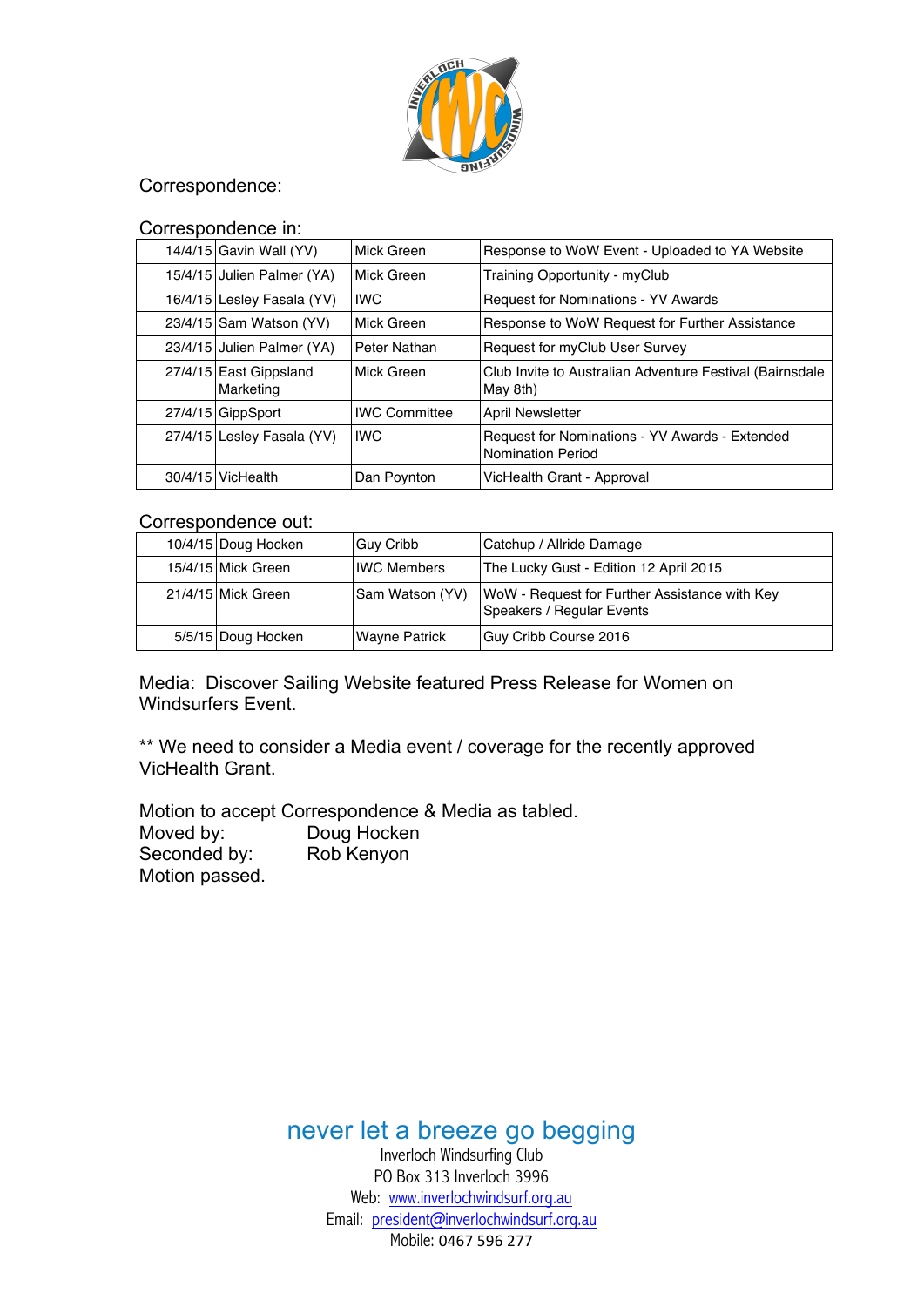

Agenda Items:

### *Longboard Day*

Although this event did not occur, we still had 20+ attendees arrive in Inverloch – many of which brought longboards in case. There was still plenty of interest in the event, and the Red Light / Green Light system worked well. Mick confirmed we will need to move this to the beginning of the new season – Oct / Nov or Australia Day (Jan) could be an option.

#### *Season Closer*

Was tentatively marked for end of May, to assist in scheduling issues for some members. Perhaps we could consider June  $27<sup>th</sup>$  – Dan Poynton to be consulted.

**\*\*Mick / Roy to consult Dan Poynton for date confirmation. \*\*Mick has had initial discussions with Lions for catering – to be discussed further as required.**

#### *Awards – Club Member of The Year*

Mick has spoken with Doug in regards to where we obtained our last lot of trophies, these were sourced by Craig Hollins. Discussions on various forms of recognition, perpetual, commissioned art pieces etc. Perhaps we are short on time this year, but this is definitely to be considered for future awards. **\*\*Mick to review suitable awards for this years recipient.**

*Dan Poynton via Glenn Matthews – Compass Award / Kids Try Windsurfing Events;* 

*Doug Hocken will send an existing template, for Jayden to use as an Event Planning Guide.*

**\*\*Doug Hocken was unable to locate a Risk Template, however Michael Green will forward a copy to Jayden.**

#### *OTB Marine Yachting Vic Awards*

YV has recently called for nominations for their awards, and have also extended the nomination period to call for further nominations.

Committee spent time going through award levels, for the OTB Marine Yachting Vic Awards criteria.

**\*\*Michael Green to complete and return to YV as appropriate.**

# never let a breeze go begging

Inverloch Windsurfing Club PO Box 313 Inverloch 3996 Web: www.inverlochwindsurf.org.au Email: president@inverlochwindsurf.org.au Mobile: 0467 596 277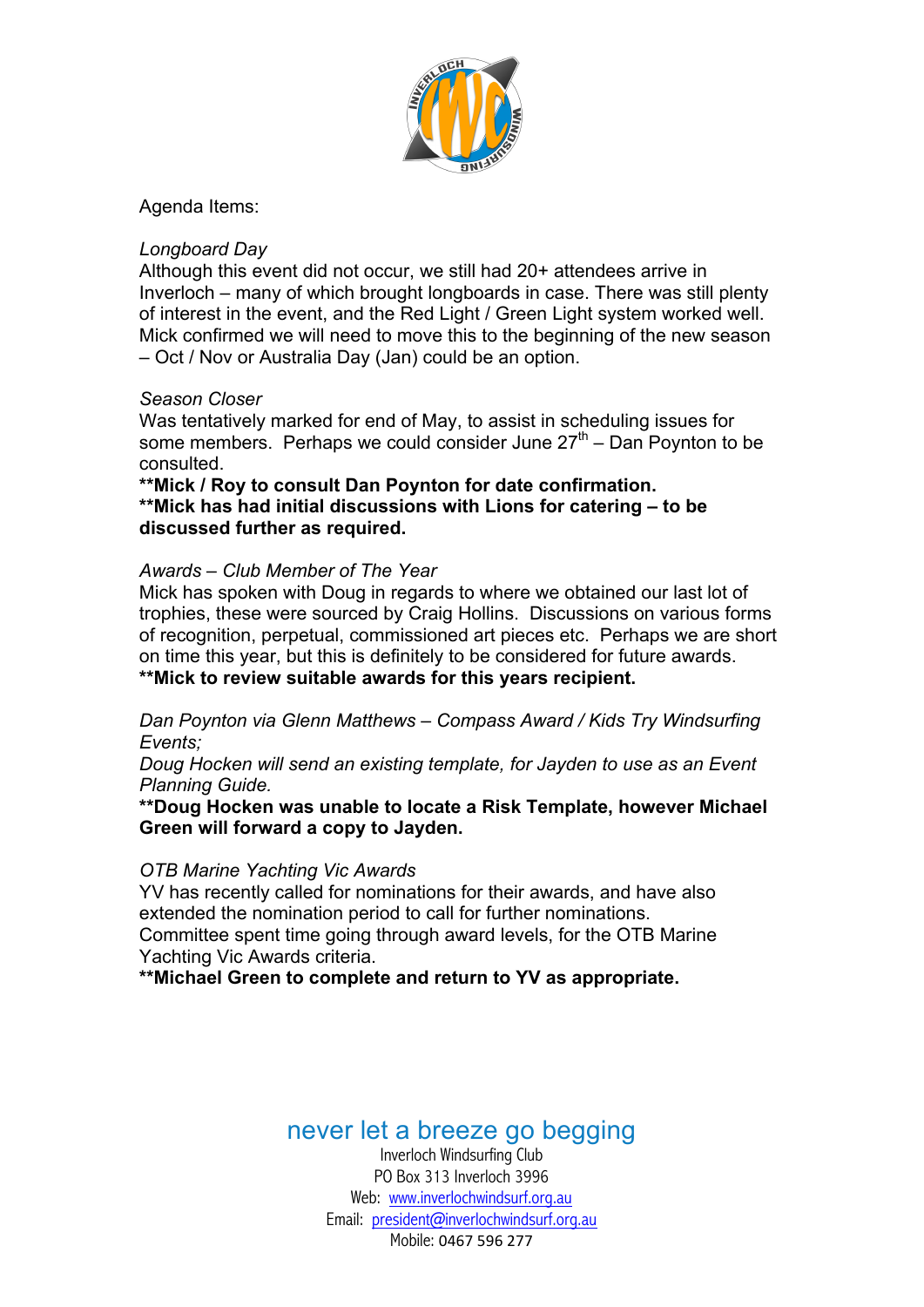

Reports:

Presidents Report – Michael Green Carry over to General Business

Vice-Presidents Report – Dan Poynton Apologies.

### Treasurers Report – Rob Kenyon **Bendigo e-banking**

**Account History - Results** 

|             |                                                                                | Sorted:     | Most Recent First ▼                    |            |  |
|-------------|--------------------------------------------------------------------------------|-------------|----------------------------------------|------------|--|
|             | Account: 143090116 - Statement Account - (1601)<br>Period: All days this month |             | Current Balance:<br>Available Balance: |            |  |
| Date        | Description                                                                    | Withdrawals | Deposits                               | Balance    |  |
| 01-May-2015 | <b>TRANSACTION FEES CHARGED:</b><br><b>TRANSACTION FEES CHARGED 04/15</b>      | \$0.00      |                                        | \$2,056.61 |  |
| 13-Apr-2015 | 0089691076ROBERT KEN;<br>PAY ANYONE:<br>CBA10026207 AP PO BOX REIMBURS         | \$115.00    |                                        | \$2.056.61 |  |
| 02-Apr-2015 | 0089387943MICHAEL GR:<br>PAY ANYONE:<br>BBL125162933WOW REIMBURSEMENT          | \$68.44     |                                        | \$2,171.61 |  |
| 02-Apr-2015 | <b>DEPOSIT - CASH:</b><br><b>WOW</b>                                           |             | \$270.00                               | \$2,240.05 |  |
| 02-Apr-2015 | DEPOSIT - CASH:<br>VANUATU                                                     |             | \$40.10                                | \$1,970.05 |  |
| 02-Apr-2015 | 0089355210R & N WORN:<br>PAY ANYONE:<br>ANZ191020345WOW FOOD REIMB.            | \$122.64    |                                        | \$1,929.95 |  |
| 01-Apr-2015 | TRANSACTION FEES CHARGED:<br>TRANSACTION FFFS CHARGED 03/15                    | \$0.00      |                                        | \$2,052.59 |  |
| 26-Mar-2015 | 0089090857RPS:<br>PAY ANYONE:<br>NAB049331804IWC FOR GO 171L                   | \$295.00    |                                        | \$2,052.59 |  |
| 25-Mar-2015 | 0089024336RPS:<br>PAY ANYONE:<br>NAB049331804IWC FOR GO 171L                   | \$1,000.00  |                                        | \$2,347.59 |  |
| 23-Mar-2015 | DAVID WEBB WARE:<br>PAY ANYONE:<br>K & D R WEBBWARE & 0088929827               |             | \$85.00                                | \$3,347.59 |  |

We may need to consider a Debit Visa Card for payments. **\*\*Rob Kenyon to investigate with Bendigo Bank and advise.**

Membership Report – Peter Nathan Apologies.

## never let a breeze go begging

Inverloch Windsurfing Club PO Box 313 Inverloch 3996 Web: www.inverlochwindsurf.org.au Email: president@inverlochwindsurf.org.au Mobile: 0467 596 277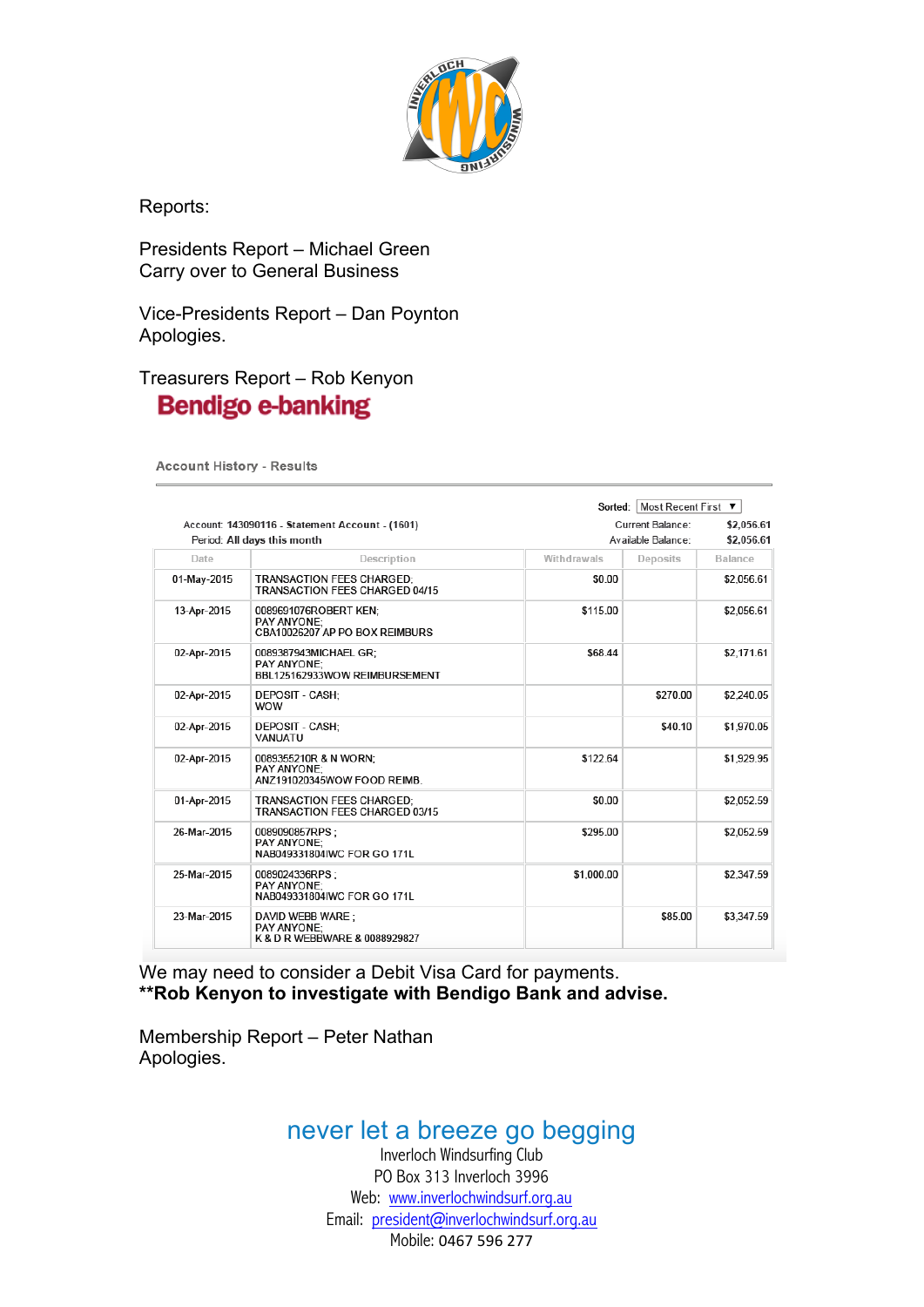

Training Report – Roy Worner No other training events scheduled for the winter period. Lucky Tip – Only received something from Pete – would really appreciate broader support for some tips for our members.

Motion to accept Reports as presented. Moved by: Rob Kenyon Seconded by: Michael Green Motion passed.

General Business:

**\*\*Action Item: Mick suggested that contact be made with local Water Police contact. Roy Worner to see if there is any mention in the VZOR.** Michael Green has done some further investigation on this matter. Appears we are a 'vessel' as far as some regulations go, but not a 'vessel' according to the 'Act'.

We have confirmed that we are considered a 'boat' under the Act, and that this regulates specific zones within Anderson Inlet under the VZOR. IWC maintains that our members will respect and abide by regulations and the Act, with a primary focus on safety of all users and avoid the areas as required.

never let a breeze go begging

Inverloch Windsurfing Club PO Box 313 Inverloch 3996 Web: www.inverlochwindsurf.org.au Email: president@inverlochwindsurf.org.au Mobile: 0467 596 277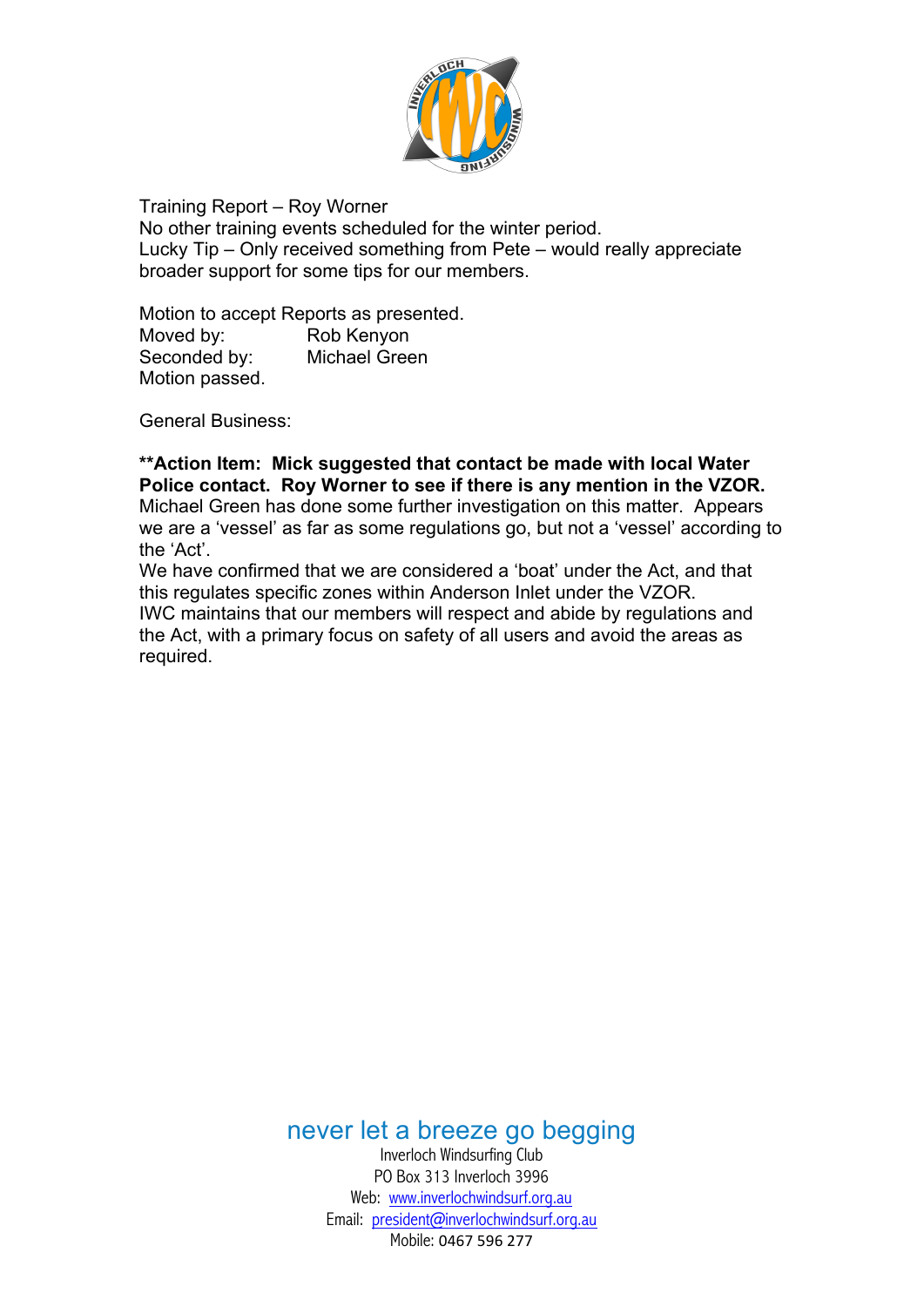

### **Usage Statistics for inverlochwindsurf.org.au**

Summary by Month<br>Generated 04-May-2015 22:54 AEST



| <b>Summary by Month</b> |             |      |                      |                       |              |               |               |        |              |             |
|-------------------------|-------------|------|----------------------|-----------------------|--------------|---------------|---------------|--------|--------------|-------------|
| lMonth                  | Daily Avg   |      |                      | <b>Monthly Totals</b> |              |               |               |        |              |             |
|                         | <b>Hits</b> |      | <b>Files   Pages</b> | <b>Visits</b>         | <b>Sites</b> | <b>KBytes</b> | <b>Visits</b> | Pages  | <b>Files</b> | <b>Hits</b> |
| May 2015                | 2748        | 2479 | 586                  | 252                   | 659          | 750103        | 1008          | 2344   | 9916         | 10993       |
| <b>Apr 2015</b>         | 32721       | 2734 | 780                  | 318                   | 4403         | 7086228       | 9551          | 23409  | 82026        | 98178       |
| Mar 2015                | 3300        | 2781 | 816                  | 407                   | 4887         | 8780032       | 12622         | 25317  | 86221        | 102318      |
| Feb 2015                | 3038        | 2695 | 620                  | 325                   | 3469         | 12295053      | 9113          | 17362  | 75464        | 85086       |
| Jan 2015                | 4112        | 3453 | 1046                 | 482                   | 4898         | 15748728      | 14964         | 32426  | 107048       | 127485      |
| Dec 2014                | 3589        | 2882 | 1169                 | 655                   | 5825         | 4302271       | 20310         | 36258  | 89345        | 111267      |
| <b>Nov 2014</b>         | 3353        | 2489 | 1283                 | 769                   | 3938         | 3154417       | 23098         | 38516  | 74675        | 100612      |
| <b>Oct 2014</b>         | 3005        | 2375 | 1068                 | 511                   | 3536         | 3032195       | 15868         | 33116  | 73625        | 93170       |
| <b>Sep 2014</b>         | 3898        | 1765 | 781                  | 369                   | 10161        | 2679769       | 11090         | 23430  | 52977        | 116949      |
| <b>Aug 2014</b>         | 2012        | 1550 | 816                  | 403                   | 3238         | 2219487       | 12496         | 25296  | 48073        | 62388       |
| <b>Jul 2014</b>         | 1820        | 1501 | 638                  | 2731                  | 2547         | 1999559       | 8493          | 19806  | 46549        | 56435       |
| <b>Jun 2014</b>         | 1607        | 1318 | 464                  | 246                   | 3822         | 1963042       | 7405          | 13922  | 39562        | 48213       |
| <b>Totals</b>           |             |      |                      |                       |              | 64010884      | 146018        | 291202 | 785481       | 1013094     |

We have now had 1 Million hits, with more unique visits. Whilst we haven't been as proactive in our web content, we have been able to push traffic back through our website from other media outlets.

> never let a breeze go begging Inverloch Windsurfing Club PO Box 313 Inverloch 3996 Web: www.inverlochwindsurf.org.au Email: president@inverlochwindsurf.org.au Mobile: 0467 596 277